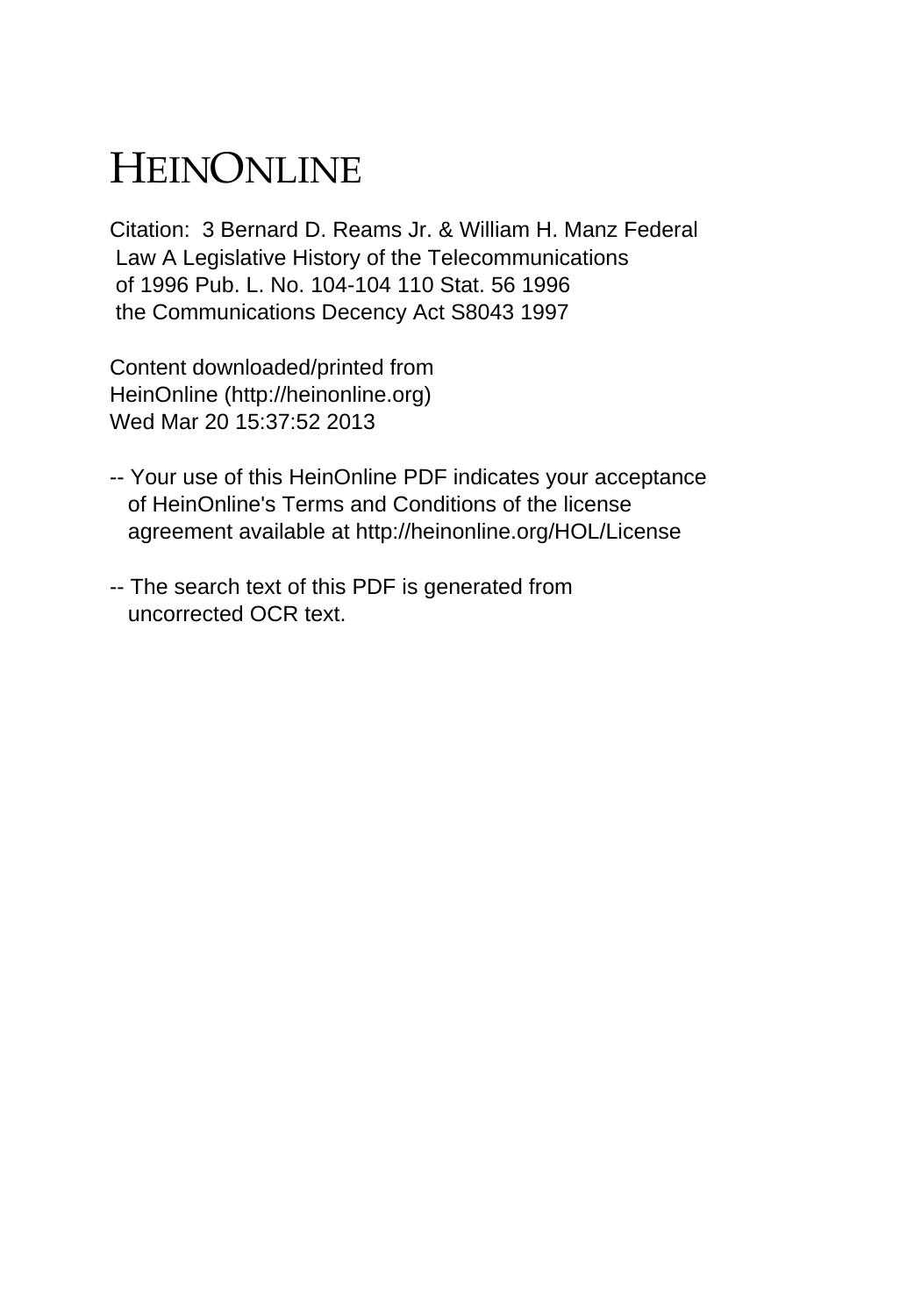June 8, 1995 COI absolute the community of the state and the event to be carried out burder this resolute for the event to be carried out under this resolution. The portable absolution of the state of the state of the sta and to provide shelter for the public **and** the technology **displays and** video Presentations associated with the event. **- '**

## SEC. . EVENT PSEPARAIIONS.

The Joint Venture is authorized to conduct<br>the event to be carried out-under this resolution<br>from 6 a.m. to 3 p.m. on June 21, 1993, or<br>on such other date as may be designated<br>under section 1. Preparations for the eventual

## **SEC, L ADDITIONAL ARRANCEMENTS.**

**The** Architect **of** the Capitol and the **Cap-**itol Police Board **are** authorized to make **any** such additional arrangements that **may** be required to carry out the event under this resolution.

## **SEC. & LIMITATION ON REPRESENTATIONS**

The Boeing Company and the United Technical<br>nology Corporation shall not represent, eleber directly or indirectly, that this resolution<br>tion or any activity carried out and a measurement of resolution in any way constitute Technology Corporation.

**SENATE RESOLUTION** 129-TO **ELECT** KELLY **D, JOHNSTON AS** SECRETARY **OF** THE **SENATE**

Mr. **NICKLES** (for Mr. DOLE) submitted the following resolution: which was considered **and** agreed to:.

# **S.** RZn. **1V**

Resolved. That Kelly **D.** Johnston. of Oklahoms. be, and he hereby is, elected Secretary<br>of the Senate beginning June 8, 1995.

**SENATE RESOLUTION** 130--REL-ATIVE TO THE **ELECTION** OF THE SECRETARY OF THE **SENATE**

**Mr.** NICKLES (for **Mr.'DOLE)** submit**ted** the following resolution; which **was** considered and **agreed** to:

# **S.** Ron. **1SO**

*RIesaled,* That the President of the United States be notified **of** the election **of** the **Hon-** orable **Kelly D.** Johnston. of-Oklahoma, **as** Secretary **of** the Senate.

**SENATE RESOLUTION 131-REL-**<br>ATIVE TO THE ELECTION OF THE **SECRETARY OF THE SENATE**

**Mr. NICKLES** (for Mr. **DOLE)** submitted the following resolution; which was considered **and** agreed **to:**

## **S.** REs. **1l**

Remoted. That the House of **Representatives** be notified of the slection of the Honor-<br>able Kelly D. Johnston. of Oklahoma. as Sec-<br>retary of the Senate.

# **DETERTION AND DEREGULATION available of ACT OF 1995 COMMUNICATIONS paided charges and the DECENCY ACT OF 1995**

Mr. DORGAN proposed an amendment to the bill (S. 652) to provide for a pro-competitive, deregulatory na-<br>tional policy framework designed to tional policy framework designed to standards that will ensure competition of accelerate rapidly private sector de-<br>cheese then advanced the content of a standards, the capacity of a<br>playment of advanced telecommuni- Federal given ment may play a role by tak-<br>cations and information technologies red program services to all Americans by open- ing remastional actions to ensure competi-<br>and services to all Americans by open- ing transitional actions to ensure competi-<br>ing all telecommunications markets to On page *82*, b competition, and for other purposes; as follows: **follows:** SEC. 208. COMPETITIVE AVAILABILITY OF CON

On line 24 of page 44, strike the word<br>"may" and insert in lieu thereof "shall". "may" and insert in lieu thereof "shall". **Part III** of title VI **(47 U.S.C. 121 et seq.) is** - amended **by** Inserting after section **62tA** the

# **McCAIN AMENDMENT NO. 1260**

Mr. McCAIN proposed an amendment **VERTER BOLES.**<br>to the bill S. 652, supra: as follows: "(a) AVAILABILITY.—The Commission shall,

Mr. **MCCAIN** (for hinself. Mr. **PACK-** catios service.". WOOD. Mr. CRAIO. Mr. KYL, Mr. GRAMM, **Martin Martin (AND OTHERS)**<br>Mr. ABRAHAM, Mr. DOMENICI, Mr. THOM- **DORGAN (AND OTHERS)**<br>AS, Mr. KEMPTHORNB, and Mr. BURNS) **AMENDMENT NO. 1264** Mr. ABRAHAM, Mr. DOMENICI, Mr. THOM-**DORGAN (AND OTHERS)**<br>
AS, Mr. KEMPTHORNE, and Mr. *BURNS*) **AMENDMENT NO. 1264**<br>
proposed an amendment to the bill S. Mr. DORGAN (for himself. Mr. *SIMON,*<br> **652.** surva: as follows:

On page 90, line 6, after "necessity.", in-<br>sert: "Full implementation of the checklist fropposed an amendment to the bill S.<br>found in subsection (b)(3) shall be desmed in 652, supra, as follows:<br>full satisfaction of the p venlence, and necessity requirement of this subparagraph."

Strike section 310 of the Act and renumber the subsequent sections as appropriate.

**Mr. TBURMOND, Mrs. HUTCINSON,** and the words "and Attorney General". **Mr. LEASY) proposed** an amendment to **On Page,** alfterllne **12. add** the following **bill S. 052.** supMa as follows: **- paragraphe:**

**AMENDMENTS** SUBMITTED **On** page **8.** between lines **12** and **13.** Insert the following. **-(15)** When **devices** for achieving access to

THE TELECOMMUNICATIONS COM-<br>PETITION AND DEREGULATION settline basis, consumers based exchange on<br>PETITION AND DEREGULATIONS painted boing, consumers bave enjoyed ex-<br>PACT OF 1995 COMMUNICATIONS panded choice, lower prices

ECCENCI ACI OF 1550<br>
(16) While recognizing the legitimats inter-<br>
est of multichannel video programming dis-<br>DORGAN AMENDMENT NO. 1259 tributors to ensure the delivery of services Mr. DORGAN proposed an amend- to suborised recipients only, addressable<br>Mr. DORGAN proposed an amend- converter boxes should be available to con-<br>ment to the bill (S. 652) to provide for sumers on a competitive basis. The

**EBC. 814B. COMPETITIVE AVAILABILITY OF CON-**

to the bill S. 652, supra; as follows: "(a) AVANABILITT.-The Commission shall. CON PART AND ABOUT THE COMMISSION SCALE THAT A and opportunity for public competitive availability of addressable converter On page 12, Strike out into 23 and an that ment, adopt regulations to ensure the com-<br>follows through page 43, line 2, and insert in petitive availability of addressable converter THE LIGENSION CONTRESSURE CONTRECTION OF UNI-<br>
"(i) CONGRESSIDML NOTIFICATION OF UNI-<br>
"CHEAL SERVICE CONTRIBUTIONS.—The Com-<br>
from manufacturers, retailers, and other<br>
mission may not take action to impose uni-<br>
remotes t **(c).** or take action to increase the amount of **carriers** and not affiliated with providers of  $\mathbf{c}_0$ , or take action to increase the amount of **the communications** service. Such regula-

**1)** the needeem in the late into account-<br>
1) the neede of owners and distributors of<br>
1(1) the neede of owners and distributors of<br>
1(1) the neede of owners and Information services<br>
10 centers and Transport in the Comme inities of counterca, between an aristotropy wideo programming and information services<br>tation of the Senate and the Committee on to ensure system and signal security and<br>committee of the House of Representatives a prevent

such contributions, to be imposed; and<br>"(2) a period of 120 days has elapsed after.<br>the date of the submittal of the report.<br>the date of the submittal of the report. **"1(k)** Ens'ccm DAr5.-This section takes **'(b)** TKUIA770M **OF** RSOULATONs.-The

The EST and State of the enactment of the regulations adopted pursuant to this section<br>of the calculations and the regulations adopted pursuant to this section<br>communications Act of 1995, sceept for behall provide for the MCCAIN (AND OTHERS)<br>MCCAIN (AND OTHERS) and addressable converter boxes among man-<br>MENDMENT NO. 1261 are not bisecommunications carriers and other and not<br>affliated with providers of telecommuni-

**652. supra; as follows:** *.* **Mr.** DOROAN **(r.** himself **Mr.** EnSON. On **page** *90,* line **6.** after "necessity.", - **Mr.** KsluY. **Mr.** REiD. and Mr. LEAT)

ventence, and necessary requirement of this word "services" on line 2, page 83 and in-<br>act therein the following: "to the extent ap-<br>sert therein the following: "to the extent ap-**MCCAIN** AMENDMENT' **NO. 1282** proved **by** the Commission **and** the Attorney General'.

Mr. MCCAIN proposed an amendment On page 88, line 17, after the word "Com-<br>to the bill S. 652, supra; as follows: mission", add the words "and Attorney Gen-

Starts sections as appropriate. The page 89, beginning with the word "be-<br>the subsequent sections as appropriate.<br>COHEN (AND OTHERS) through line is a term of a line of the subsequent sections as appropriate.<br>COHEN (AND OT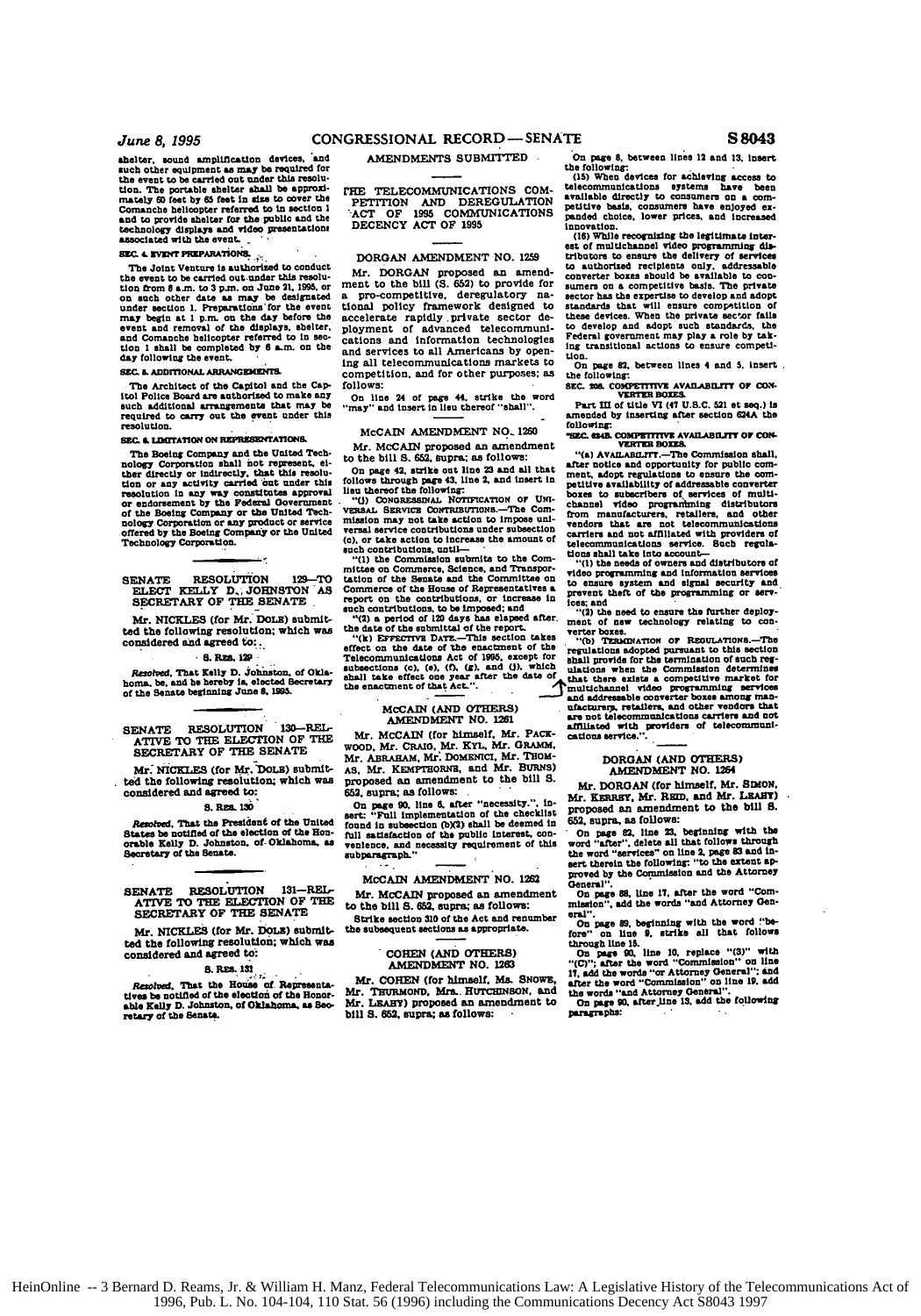HeinOnline -- 3 Bernard D. Reams, Jr. & William H. Manz, Federal Telecommunications Law: A Legislative History of the Telecommunications Act of 1996, Pub. L. No. 104-104, 110 Stat. 56 (1996) including the Communications Decency Act [xliv] 1997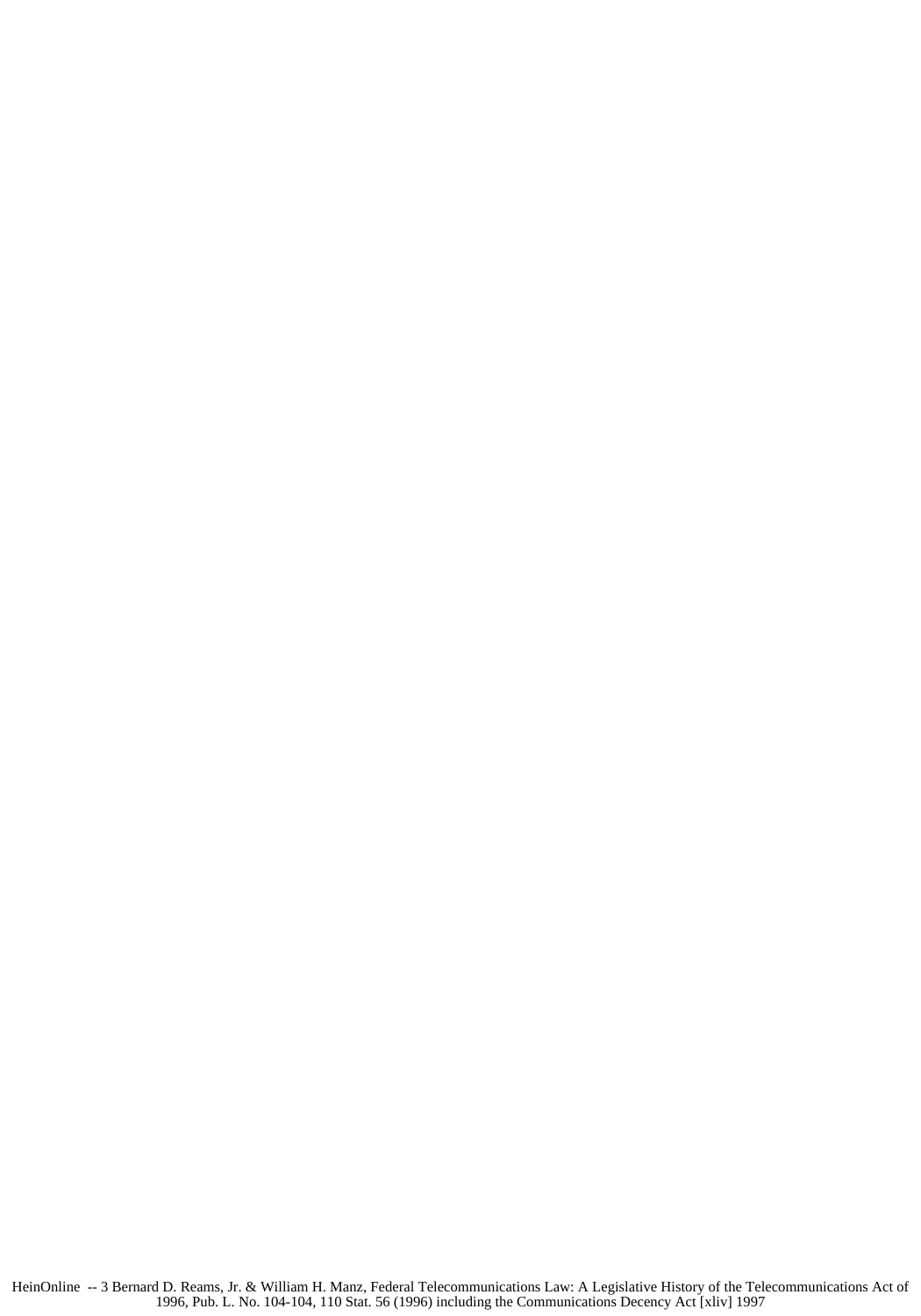Document No. **26**

 $\bar{\mathcal{A}}$ 

 $\lambda$